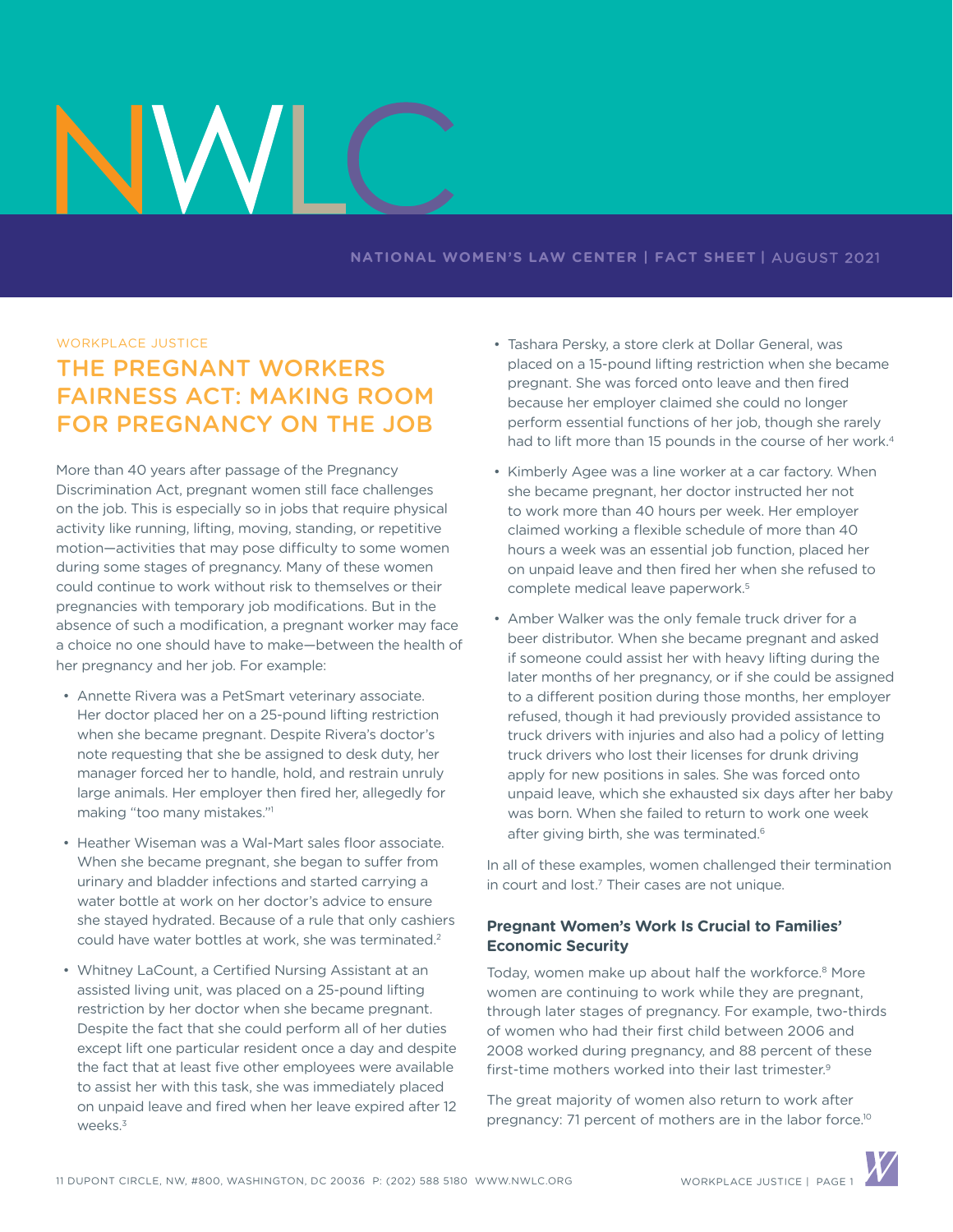In 2015, 42 percent of working mothers were their family's primary breadwinner and nearly another one-quarter of mothers were co-breadwinners.<sup>11</sup> Because preparing for a new baby means preparing for increased expenses, a woman's wages will often be particularly important to her family when she is pregnant.

Mismatch between job duties and the demands of pregnancy tends to take a particular toll on low-income women, who are more likely to work in jobs that offer limited flexibility. It also harms women in relatively high-paying, physically demanding jobs traditionally held by men, such as trucking or policing—jobs that already are often particularly difficult for women to enter. And for the five to eight percent of pregnant women experiencing intimate partner violence, such mismatch undermines the economic independence that is critical to escaping a violent relationship. When women face a physical conflict between work and childbearing, they will often lose their job, and their families will lose income at the very moment their financial needs increase.

# **The Legal Landscape for Pregnant Workers**

Before Congress passed the Pregnancy Discrimination Act of 1978 (PDA), it was common for employers to categorically exclude pregnant women from the workforce. The PDA changed this forever by guaranteeing the right not to be treated adversely because of pregnancy, childbirth, or related medical conditions, and the right to be treated at least as well as other employees "not so affected but similar in their ability or inability to work."12

Unfortunately, many courts interpreted the PDA narrowly and allowed employers to refuse to accommodate workers with medical needs arising out of pregnancy even when they routinely accommodated other physical limitations. In Young v. UPS,<sup>13</sup> the Supreme Court held that when an employer accommodates workers who are similar to pregnant workers in their ability to work, it cannot refuse to accommodate pregnant workers who need it simply because it "is more expensive or less convenient" to accommodate pregnant women too.<sup>14</sup> The Court also held that an employer that fails to accommodate pregnant workers violates the PDA when its accommodation policies impose a "significant burden" on pregnant workers that outweighs any justification the employer offers for those policies.15 The *Young* decision was an important victory for pregnant workers, but the multi-step balancing test it set out still left many important questions unanswered and created uncertainty about when exactly the PDA requires pregnancy accommodations.16

In addition, the Americans with Disabilities Act (ADA) requires employers to make reasonable accommodations for employees with disabilities. However, courts have consistently held that ordinary pregnancy is not a disability.

# **The Pregnant Workers Fairness Act Strengthens and Affirms Protections for Pregnant Workers**

The Pregnant Workers Fairness Act (PWFA) (H.R. 1065/S. 1486) would answer the questions left open by the Supreme Court by setting out a simple, easy-to-apply legal standard that would provide clarity for employers and employees alike. The PWFA would let pregnant women continue to do their jobs and support their families by requiring employers to make the same sorts of accommodations for pregnancy, childbirth, and related medical conditions that the ADA requires employers to make for disabilities.

- The PWFA would require employers to make reasonable accommodations for employees who have limitations stemming from pregnancy, childbirth, or related medical conditions, unless the accommodation would impose an undue hardship on the employer. For example:
	- o An employer might be required to modify a no-food-ordrink policy for a pregnant employee who experiences painful or potentially dangerous uterine contractions when she does not regularly drink water.
	- o An employer might be required to provide a stool to a pregnant cashier who was experiencing leg pain and swelling from standing for long periods of time.
	- o An employer might be required to reassign heavy lifting duties to other employees for some portion of an employee's pregnancy.
	- o An employer might be required to provide an available light duty position to a pregnant police officer who was temporarily unable to go on patrol because no bulletproof vest would fit her.
- The PWFA would prohibit employers from discriminating against employees because they need this sort of reasonable accommodation. In other words, an employer would not be allowed to fire a pregnant employee to avoid making any job modifications, or to retaliate against an employee who had asked for an accommodation.
- The PWFA would prohibit employers from forcing a pregnant employee to take paid or unpaid leave when another reasonable accommodation would allow the employee to continue to work. While the employee would remain free to choose to use any leave available to her, she would not be forced off the job and onto leave against her will.

The PWFA relies on a reasonable accommodation framework already familiar to employers accustomed to the ADA's requirements. It would provide real solutions to those workers currently being asked to choose between their pregnancy and their paycheck.